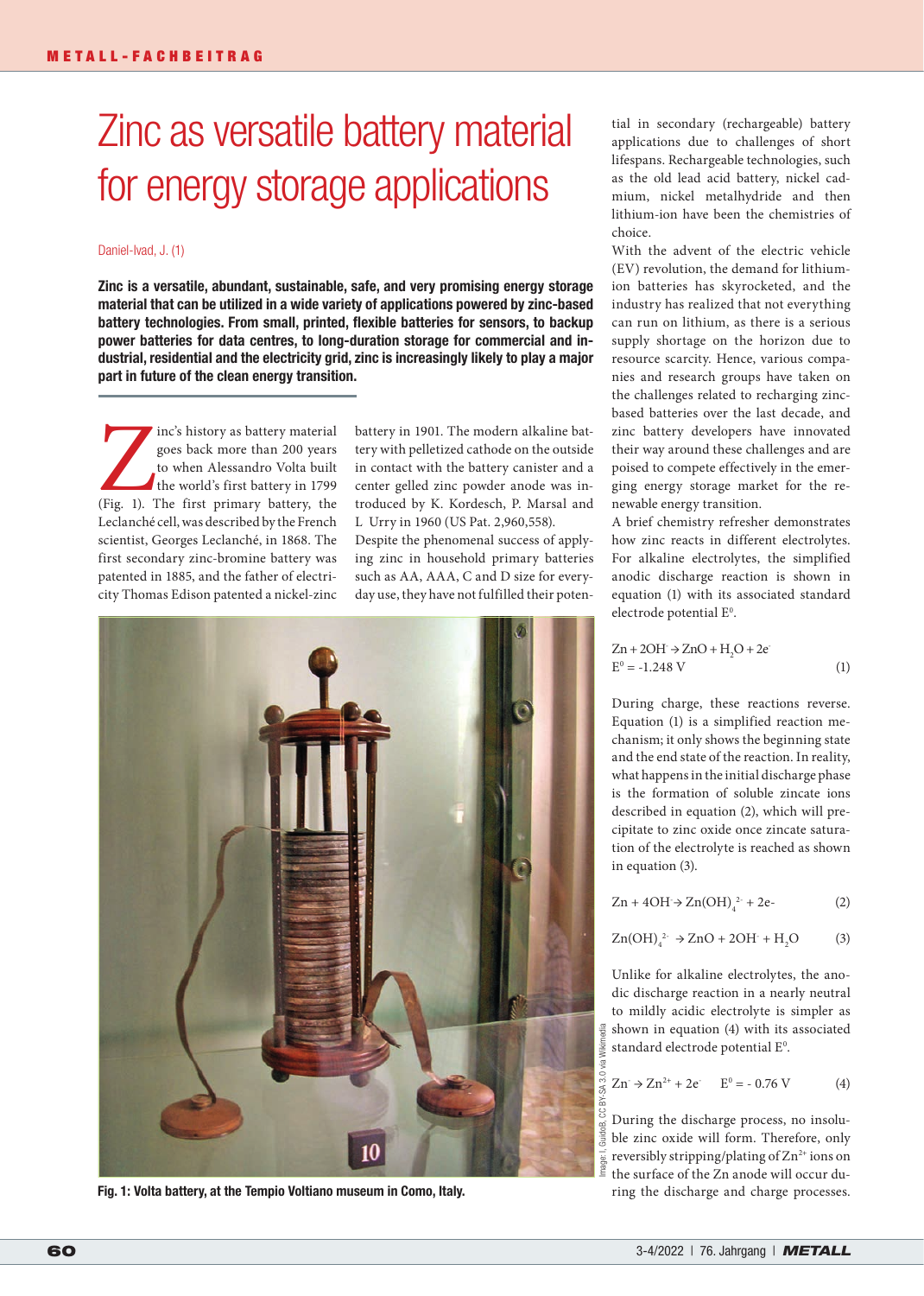Zn metal electrodes in mild aqueous systems have an operating principle similar to Li metal electrodes in lithium-ion batteries. The key challenges of secondary (rechargeable) zinc batteries with alkaline electrolytes in the past have been the zincate solubility, shape change, gassing, dry-out, capacity loss and dendrite formation, which resulted typically in associated capacity fade and a limited cycle life. The aforementioned new research has led to a new breed of secondary (rechargeable) zinc batteries that have overcome these old problems with innovative solutions. The issue of shape change, capacity loss and dendritic growth has been resolved by applying engineered negative electrodes containing nucleation and migration stabilisation additives that work symbiotically with novel electrolytes to stabilise the zincate ion. The dry-out problem has been overcome by integrating gassing suppressant additives into the negative electrode and incorporating recombinant devices into the battery that facilitate the recombination of oxygen and hydrogen formed from the decomposition of water.

Another novel approach in development is the use of a 3D zinc micro-sponge electrode that overcomes the dendrite problem by providing a stable 3D electrode structure that does not change form and therefore avoids separator shorts and shape change. California-based Enzinc has developed this technology to achieve lithium-ion efficiencies without the safety, sustainability and scarcity concerns.

Solving these key issues puts zinc batteries in a much better position to compete in the stationary storage market and can help alleviate the supply chain problem lithiumion batteries face these days from extraordinarily high demand.

Some new zinc battery developers have moved away from alkaline electrolytes altogether and are applying a mild acidic to neutral electrolyte and harnessing the reversible Zn<sup>2+</sup> zinc ion reaction on stabilised zinc metal surfaces. For these mild electrolytes, it is of paramount importance to have stabilized zinc surfaces to overcome the challenges of electrochemical corrosion, surface passivation, and formation of insoluble by-products such as zinc hydroxy sulfate hydrates  $(Zn(OH)_{6}SO_{4} x)$  $H_2O$ ,  $ZnSO_4Zn(OH)_{23}$  x  $H_2O$ ).

Of course, the zinc anode is just half of the battery. The other half is the cathode, and there are plenty to choose from to fill the various application needs, including silver, nickel, manganese, bromine and air cathodes, each with its unique properties and features.

#### Silver-Zinc Batteries

Since the beginning of the Space Age, silver-zinc batteries have been trusted to power historical NASA launches. Silverzinc batteries are lightweight, compact, powerful, reliable, and safe and therefore used for mission critical applications in space.

Silver-zinc batteries have a silver oxide cathode, a zinc anode, and an alkaline electrolyte (KOH solution), follow the discharge reaction shown in equation (5) and have an open circuit voltage of 1.85 V per cell. Their effective, practical specific energy density is 105 Wh/kg and 185 Wh/L.

$$
Zn + AgO + H2O \rightarrow Zn(OH)2 + Ag
$$
  
OCV = 1.85 V (5)

Due to the high cost of these batteries, they are only used for space applications or in small button cells. Eagle Picher of St. Louis is a premier supplier of silverzinc batteries to government and commercial launch vehicle applications.

### Nickel-Zinc Batteries

Nickel-zinc batteries have a nickel hydroxide cathode, a zinc anode, and an alkaline electrolyte (KOH solution), follow the discharge reaction shown in equation (6) and have an open circuit voltage of 1.73 V per cell. Their practical specific energy density is in the range of 70 - 110 Wh/kg and 200 - 360 Wh/L.

$$
Zn + 2NiOOH + 2H2O \rightarrow Zn(OH)2 + Ni(OH)2
$$
  
OCV = 1.73 V (6)

Nickel-zinc batteries are safe, sustainable, and non-flammable. With lithium-ion batteries, a single cell failure can disable a storage system, but nickel-zinc batteries safely operate at a high range of temperatures. They also deliver higher power, operate in a wider temperature range, and require less maintenance. In addition to offering higher power density and better performance than lithium-ion and lead-acid batteries, nickel-zinc batteries present several other advantages. They are designed to last from 10 to 15 years and are both environmentally friendly and recyclable, enabling a 'cradleto-cradle' approach to sustainability.

These batteries already are deployed in data centres as uninterruptible power supplies (UPS) for backup energy storage and for intelligent transportation systems by California-based ZincFive. The massive amounts of data being generated and stored each day mean that battery technology needs to evolve to support this crucial sector, as old lead acid batteries become more expensive to operate and lithiumion batteries require extra fire protection and some cities are considering a ban on lithium-ion batteries for indoor use.

Further, because of the non-flammability, safety, and reliability, nickel-zinc batteries are even being used in critical military applications, such as powering US submarines and fighter jets. The fire risk issue is of paramount importance especially in submarine applications, and even a low risk of fire from thermal runaway in lithium-ion batteries cannot be tolerated in these use cases. ZAF Energy Systems of Joplin, MO has been successfully working with the US Navy, and their nickel-zinc batteries are undergoing rigorous testing and validation at the Naval Sea Systems Command (NASEA) Crane.

# Manganese-Zinc Batteries

Manganese-zinc batteries have a manganese dioxide cathode, a zinc anode, and an alkaline electrolyte (KOH solution), follow the discharge reaction shown in equation (7) and have an open circuit voltage of 1.61 V per cell. Their practical specific energy density is in the range of 90 - 150 Wh/kg and 250 - 450 Wh/L.

 $\text{Zn} + 2\text{MnO}_2 + 2\text{H}_2\text{O} \rightarrow \text{ZnO} + 2\text{MnOOH}$  $OCV = 1.61 V$  (7)

Building and home energy storage are two potential growth areas where zinc batteries offer a fire-safe and sustainable alternative to incumbent lead acid, lithium-ion batteries, and gas-powered generators. Manganese-zinc batteries, which use essentially the same safe, trusted, zinc-manganese dioxide chemistry found in AA household alkaline batteries used by the billions, prove ideal for backup power of homes or other buildings to provide power in the event of an outage for as long as two days when re-engineered for this purpose. Urban Electric Power of Pearl River, NY recently completed a pilot project in col-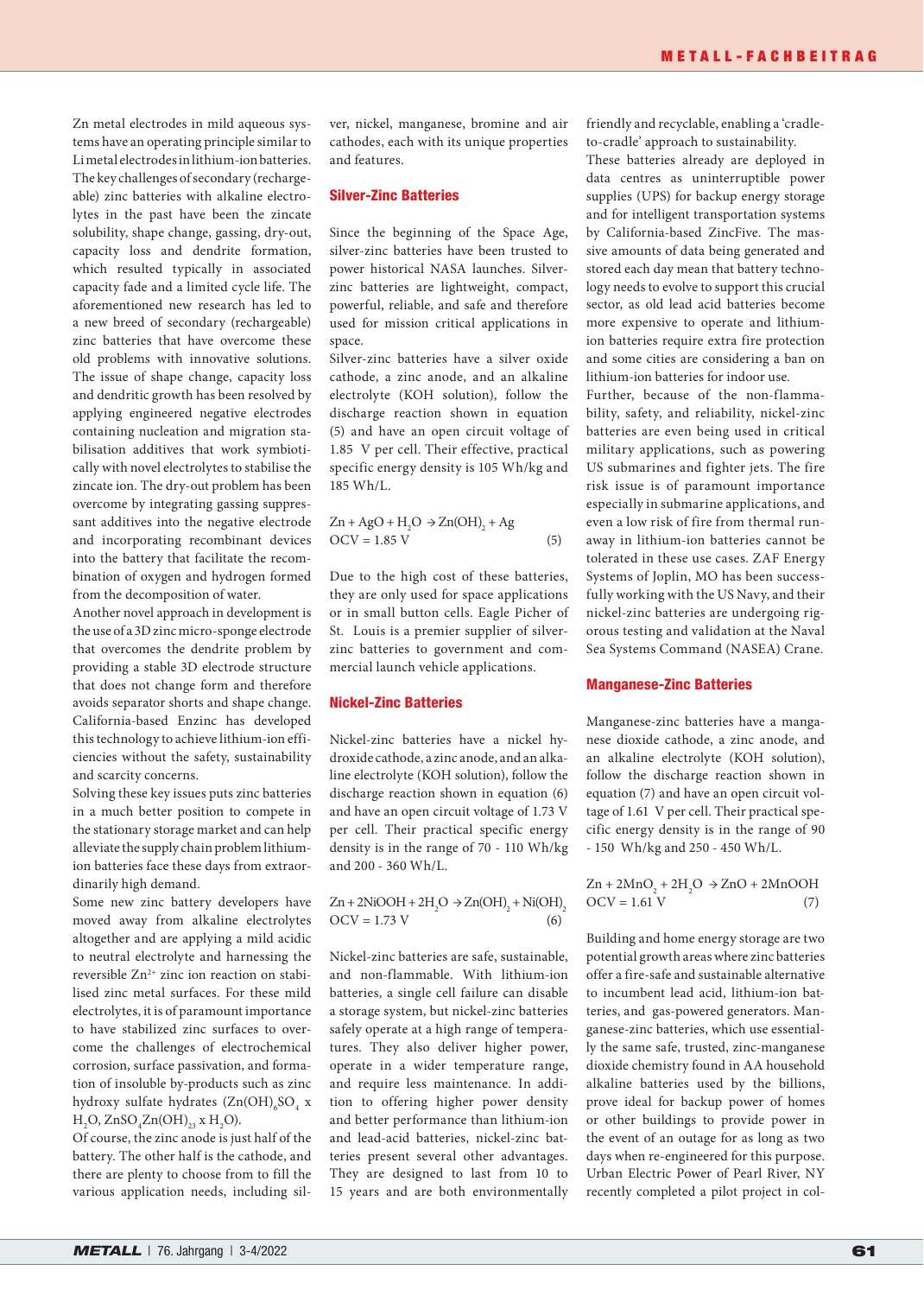

Fig. 2: Flexible, printed ZinCore battery from Imprint Energy.

laboration with EPRI (Electric power Research Institute) to investigate the performance characteristics of the company's zinc manganese battery storage system and assess suitability for utility use cases by third party Incubatenergy Labs [1]. Test results reveal in demonstrating discharge periods ranging from four to 16 hours applicable for long-duration energy storage use cases. In these types of applications, cost is a very important decisionmaking factor for home and business owners; the lower cost of abundant zinc and manganese makes this system a preferred choice, as the capital requirement to get into the system is already lower in addition to the total cost of ownership.

Silicon Valley startup Zēlos Energy was awarded a highly competitive multi-year \$ 1.8 million grant from the California Energy Commission for research and development scale-up in low-cost, environmentally friendly alternatives to lithiumion batteries. They have developed a sustainable, safe zinc-manganese battery designed as an alternative to lead acid and lithium-ion batteries in a variety of applications.

Another new and innovative use for zinc batteries has been developed by Imprint Energy (Fig. 2), which produces small, flexible, printed batteries for power labels on clothing and pill bottles, as well as other small devices comprising the Internet of Things (loT). Their latest ZinCore batteries provide ten times more power in the same volume than the previous zinc-based battery, ZincPoly, enabling applications with 5G radio demand with an extended operating temperature range of -35 ° C to 60 ° C [2].

#### Zinc-Ion Batteries

Zinc-ion batteries have an intercalation cathode, a zinc anode, and a mild, near neutral electrolyte (zinc sulfate solution), follow the simplified discharge reaction shown in equation (8) and have an open circuit voltage of 1.60 V per cell. Their practical specific energy density is in the range of 80 - 150 Wh/kg and 200 - 450 Wh/L.

$$
\frac{\frac{1}{2}}{\frac{1}{2}} Zn + MO_x \rightarrow ZnMO_x
$$
  
\n
$$
\frac{\frac{1}{2}}{\frac{1}{2}} OCV = 1.60 V
$$
 (8)

An intercalation cathode is a metal oxide with either layered or a tunneled structure that acts as a host for the zinc ions. The intercalation process is a topotactic reaction where the ions are reversibly removed or inserted into a host without significant structure change to the host. Examples for intercalation cathodes are manganese oxides, vanadium oxides, and Prussian blue analogous.

Canadian-based Salient Energy was one of five companies selected by the state of California to demonstrate a substitute for lithium-ion and will be demonstrating its zinc-ion in a residential energy storage system. Salient also is delivering a demo system to a sustainable homebuilder for inclusion in a model home. Enerpoly, a zinc-ion battery developer based in Sweden, is working with Polarium, an energy storage solution provider, to demonstrate the use of their zinc-ion battery cells in commercial and industrial systems.

By installing energy storage, residential and commercial customers may lower electricity costs. They can utilize zinc-ion batteries to store power generated with solar panels, and then consume the power stored in the zinc-ion batteries during periods of peak rates. This allows homes or businesses to increase the amount of their energy use that is powered by their self-generated solar.

#### Zinc-Bromine Batteries

Zinc-bromine batteries have a bromine cathode, a zinc anode, and a mild, near neutral electrolyte (zinc bromide solution), follow the discharge reaction shown in equation (9) and have an open circuit voltage of 1.85 V per cell. Their practical specific energy density is in the range of 65 - 75 Wh/kg and 60 - 70 Wh/L.

$$
Zn + Br2 \rightarrow ZnBr2
$$
  
OCV = 1.85 V (9)

Zinc-bromine batteries are another category of zinc-based technologies that fit very well in the three-to-12-hour storage duration range. They come in two varieties: flow and non-flow configurations. Since the energy is stored in a zinc bromide solution, and the battery electrodes are mere means to facilitate the electrochemical redox reactions, they have a very long-life expectancy and don't have cycle life limitations per se.

An example for a recent zinc-flow installation is the deployment of a 2MWh energy storage system by Australian-based Redflow in California [3] (Fig. 3). The energy storage system is designed to store up to 2 MWh of energy and reduce peak energy

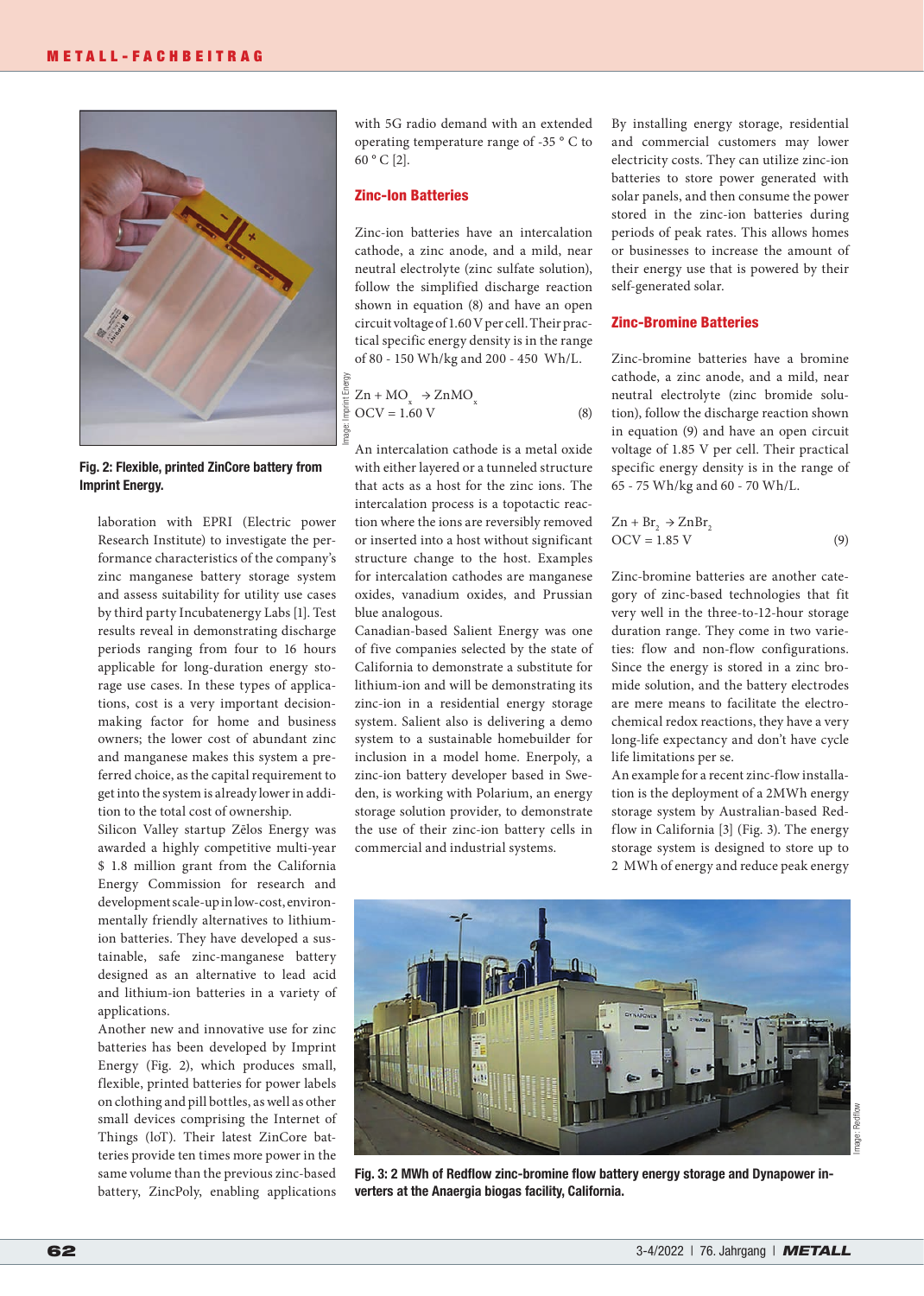

Fig. 4: Zinc market share forecast as percentage of battery energy storage market. Market share estimates based on consultation from Avicenne Energy.



Fig. 5: Cumulative zinc tonnage consumption forecast in the battery energy storage market based on Bloomberg NEF energy storage market forecast, percentage of zinc market share from Figure 4, and an average zinc intensity of use at 2.5 mt Zn/MWh (1 mt =  $1,000$ kg)

use at Anaergia's Rialto Bioenergy Facility as part of the facility's microgrid.

Redflow Limited (ASX: RFX) recently announced that it has signed a non-binding Letter of Intent (LOI) with Anaergia's subsidiary SoCal Biomethane to collaborate on the potential installation of a new fully wrapped solar and 5.5 – 6.0 MWh Redflow battery storage solution at the SoCal Biomethane plant in Victor Valley, California. The Victor Valley plant is the first wastewater treatment plant in California to inject renewable natural gas made from co-digested wastewater sludge and food waste into a utility pipeline. The facility is a net generator of renewable fuel and provides long-term benefits through enhanced wastewater infrastructure delivered through a private-public partnership (P3). The new solar and storage project is designed to lower the plant's energy costs over the life of the system and reduce the carbon footprint of its industrial processes. The project is targeted for completion in the first half of 2023.

Non-flow zinc-bromine battery developers have booked orders for their systems in excess of 700 MWh for deployments starting this year [4].

# Zinc-Air Batteries

Zinc-air batteries have a catalyzed air cathode, a zinc anode, and an alkaline electrolyte (KOH solution), follow the overall discharge reaction shown in equation (10) and have an open circuit voltage of 1.65 V per cell. The theoretical specific energy density of zinc-air batteries based on active material only is very high at 1,085 Wh/kg. Their practical specific energy density is in the range of 100 - 400 Wh/kg and 135 - 1,000 Wh/L based on application and implementation.

$$
Zn + \frac{1}{2}O_2 \rightarrow ZnO
$$
  
OCV = 1.65 V (10)

Zinc-air batteries also are finding their niche in large-scale, stationary storage applications, where development has entered the demonstration phase. Unlike competing lithium technologies that are limited for short duration energy storage due to high-cost issues, zinc-air batteries offer the ability to release power back into the grid for hours, or even whole days at a time, as their intrinsic low-cost, nonflammable, safe and abundant materials do not have the same cost-constraints. For example, zinc-air flow batteries can be designed to fit any size system and provide

the lowest cost of storage for long-duration applications, even up to 100 hours, as the duration can be easily selected by the size of the zinc storage tank.

Zinc8 Energy of Vancouver, Canada recently announced that it will demonstrate its zinc-air flow batteries for a 15-hour long duration storage demonstration project in a New York apartment complex that has solar renewable power [5].

Another type of zinc-air battery that is configured in a non-flow setup by Toronto-based e-Zinc will be put to the duration test in a demonstration project for the commercial and industrial (C&I) market funded by the California Energy Commission (CEC). A 125-acre commercial greenhouse site in Camarillo that presently hosts a 1 MW solar array will add 40 kW with 24 to 48 hours of storage duration.

During normal times, the zinc batteries will capture solar generation to discharge during peak hours and to power irrigation at night. When blackouts loom, they can shift to backup power mode in long-duration mode. This installation is expected to go into service by end of 2023.

Within the next few years, as more and more demonstration projects come online, zinc-air is expected to prove its ability to provide multi-day backup power